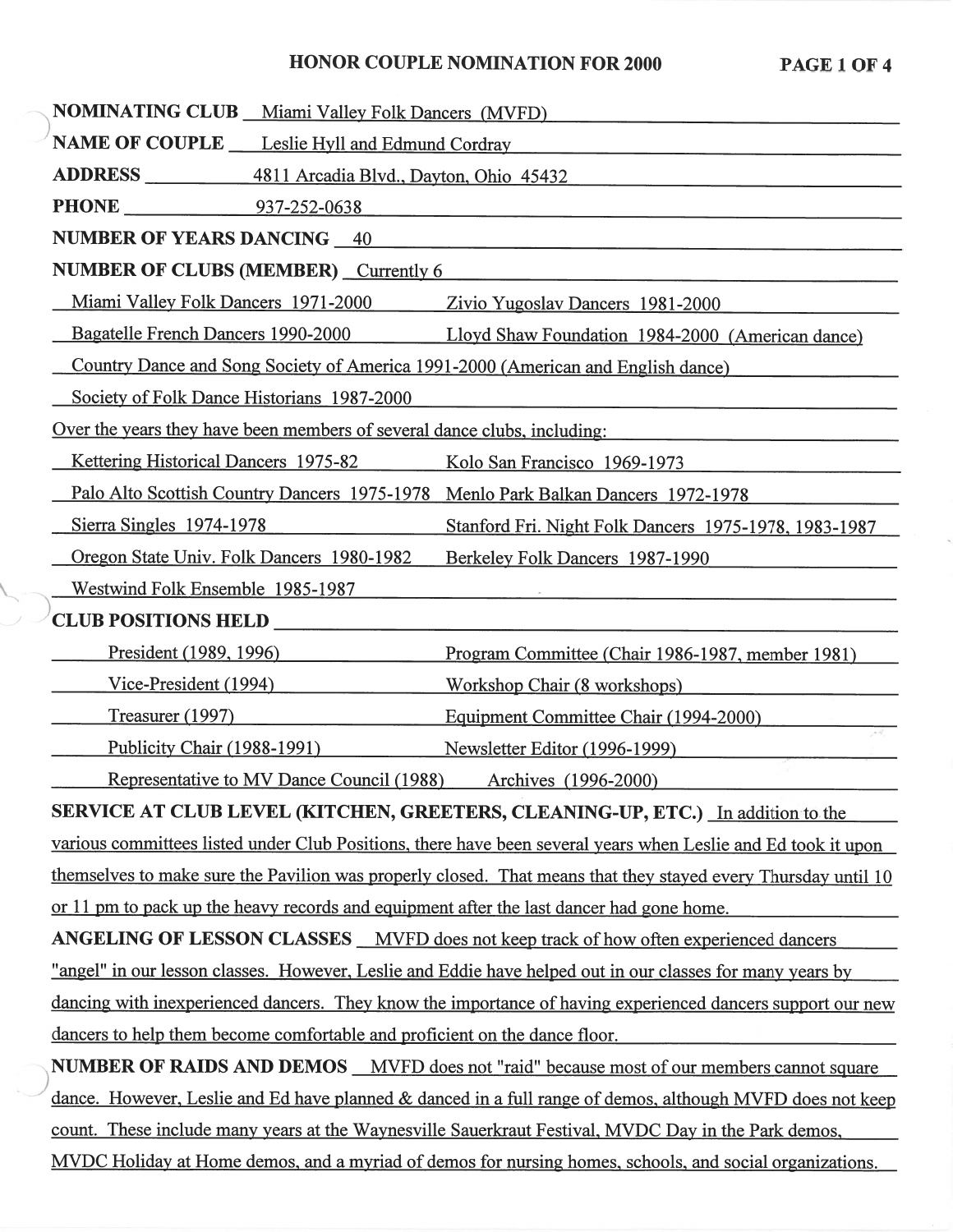When asked, they are always willing to help.

# ) SPECIAL ACTIVITIES (CLUB WORKSHOPS, BENEFIT DANCES, PARADES, COUNCIL SPONSORED WORLD A'FAIR PARTICIPATION, STATE FAIR, ETC.) \_

Leslie has chaired 2 weekend workshops put on by MVFD and 6 one-day or evening workshops. She has

been instrumental in creating relationships with other cultural organizations, such as Cityfolk, Culture Works,

and Dayton Dance Partners, allowing us to bring in workshops that we otherwise could not afford or organize.

Ed was very involved on the west coast providing sound for bands at various dance events including:

San Francisco Kolo Festival 1978-1987 CA Folk Dance Federation Statewide Festival 1978-1981

CA Folk Dance Federation Heritage Festival 1972-1982

Mendocino Balkan Camp 1987-1989 Oakland Scandia Festival 1986-1988

Leslie (since 1982) and Ed (since 1990) have been intimately involved with the Dayton World A'Fair. They

have performed with 4 different groups, choreographed and directed American, Croatian, Slovenian, and

Macedonian suites for the Zivio Yugoslav Dancers, choreographed and directed the Bagatelle French Dancers for the pas<sup>t</sup> 10 years, and directed the Italian Dancers for the pas<sup>t</sup> 3 years.

MIAMI VALLEY DANCE COUNCIL POSITIONS HELD (ELECTED AND APPOINTED) \_

Michael Solomon Support Committee Chair (Oct 1998 - present)

MVFD Representative to MVDC (1988)

STATE CORP. POSITIONS HELD

I

**STATE CONVENTIONS ATTENDED** Ohio: 1984, 1988, 1991, 1995 National: 1982 CA: 1978-81

In addition to State and National Square Dance Conventions, Leslie and Ed have attended many dance and leadership workshops, festivals, and camps, including:

Lloyd Shaw Foundation Workshop 1981 Bannerman Family Folk Dance Camp 1974-75

Kentucky Dance Institute 1975, 77, 80 Maine Folk Dance Camp, 1983

Swedish-American Week in Sweden, 1990 Telemark Experience, Norway, 1990

Scandinavian Week at Buffalo Gap 1989 Christmas Country Dance School 1987

Various MVFD Ethnic Folk Dance Workshops 1972-present (too numerous to list individual workshops)

Oglebay Folk Dance Camps

Oregon State Folk Dance Camp 1979-81

Stockton Folk Dance Camp 1986

OHIO STATE CONVENTION POSITIONS

ADDITIONAL INFORMATION AND WRITE-UP -ATTACH SHEETS AS NEEDED.

)<br>SIGNED BY CLUB PRES. Carolyn Stovall DATE:

Old World Music and Dance Camp

San Francisco Kolo Festival (many)

Planina Folk Dance Camp 1972-76

RETURN TO COUNCIL SECRETARY AT JANUARY COUNCIL.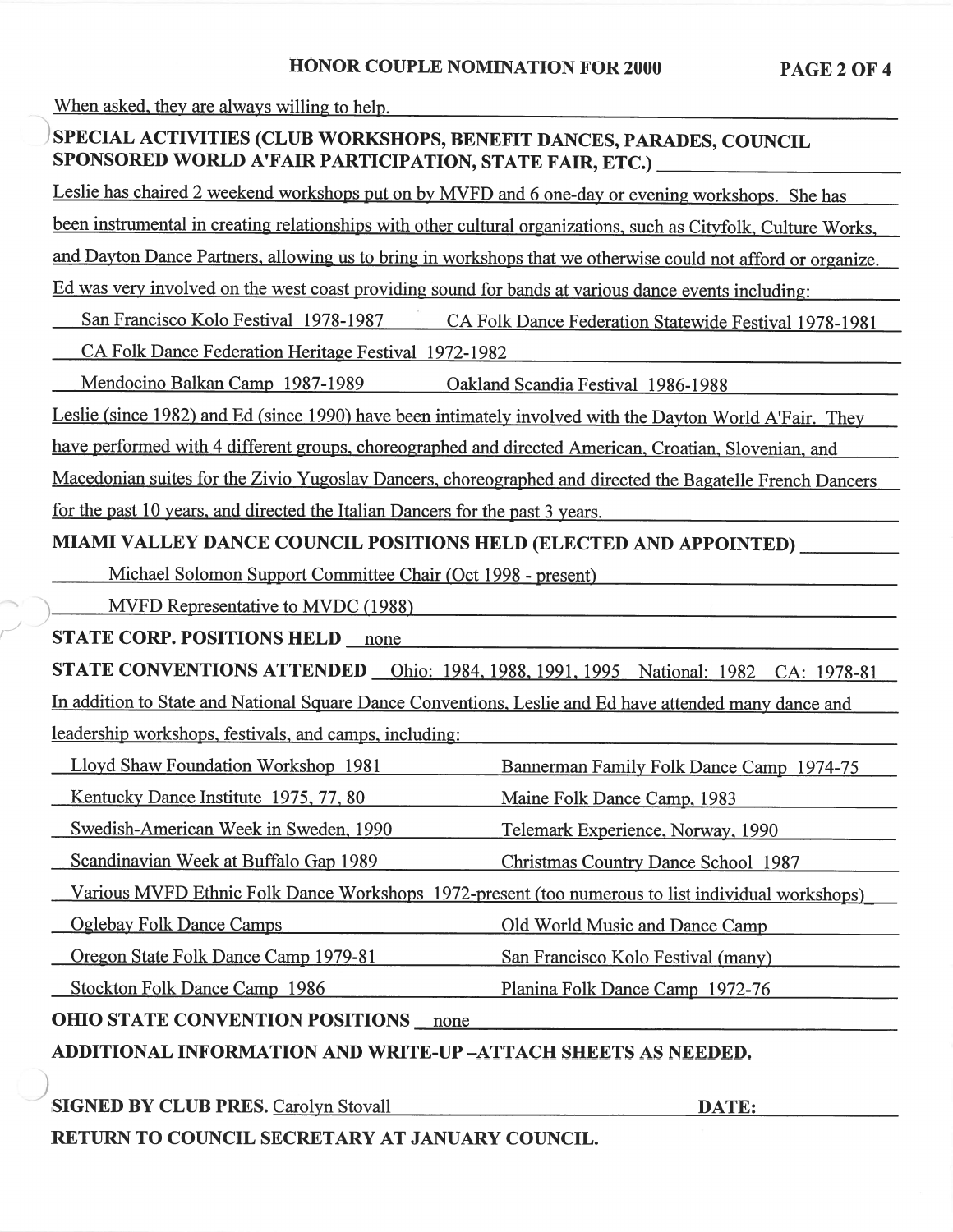#### **Miami Valley Folk Dancers**

)

/

### **LESLIE HYLL and EDMUND CORDRAY**

Leslie Hyll was born into <sup>a</sup> dancing family, and by the time she became <sup>a</sup> member ofthe Miami Valley Folk Dancers in 1972 at age 12, she could dance rings around anyone else on the floor. Her teenage years were full of learning at many dance workshops here in Dayton, Virginia, and Kentucky. During this time she also performed with the Kettering Historical Dancers.

While in high school, she wrote a 20-page research paper on the history of American Folk Dance. This paper was published in the periodical, "Northern Junket", and in <sup>a</sup> Canadian publication. During her college years, she attended <sup>a</sup> Lloyd Shaw Foundation Workshop for dance leaders for college credit. She broadened her knowledge by attending too-many-to-mention dance workshops including Maine Camp, <sup>a</sup> camp in Norway, and a Playford Ball in Manchester, England. Very soon it became evident that the recreational dance scene in Dayton would benefit greatly from all her workshop exposure.

In MVFD, all the dance programming and teaching is done by its members - all strictly volunteer by amatuers. Leslie has been one of our favorite dancer-instructors. She is always ready to teach. But with this, her home club, she has done <sup>a</sup> little of everything. She has been chairperson, club treasurer, dance council delegate, and program committee chairman. She has chaired very successful French and English workshops, and organizes the yearly Tri-City Folk Dance Festival, because it's important to her to keep this long time activity going. Everyone enjoys her occasional Halloween parties.

The dancing and leadership abilities she developed from MVFD and workshops has not gone to waste else where. Leslie had the opportunity for two years to teach <sup>a</sup> folk dance class that was offered for credit at Wright State University. For the past ten years she has been the director and choreographer of the French dancers at the World A'Fair. She also taught the Italian dancers for three years. And she has often been <sup>a</sup> source of leadership and choreography for the Zivio Yugoslav Dancers.

MVFD looks forward to the newsletter which she designs and prints. She has taken it upon herself to establish a written history of the club and to continue adding to it. She both established and maintains a site for the Miami Valley Folk Dancers on the World Wide Web. She updates this frequently with snapshots of members from various events. This site gives <sup>a</sup> history of our club and advertises dance activities of an ethnic nature in the surrounding area.

Probably the biggest highlight of Leslie's involvement with the folk dancers was her wedding to Edmund Cordray of California in 1991. The event was a true folk dance wedding in which all participants wore folk costume attire. Wedding and reception were at the pavilion with members of the dance group in attendance.

As a result, Ed was now a member of MVFD, and he was ready to contribute his expertise. He, also, is a fine dancer having come from <sup>a</sup> dancing family that schooled him as <sup>a</sup> child in Balkan and Scottish Country Dance. As he grew he attended many workshops on both the west and east coasts before coming to Dayton. For one year he partnered his sister as she taught Norwegian workshops across the country.

Besides dancing, Ed's work and talents lie in electronics. For more than 10 years he ran the sound at several major dance festivals on the west coast. He has his own amplification system and is ready to share this when the need arises. He is much interested in preserving the wealth of music this club has acquired during its 46 year history. Ed took it upon himself to transfer all the club's records and tapes to a CD format. This in itself took about 350 to 400 work hours. Then he categorized all that music into several listings: by alphabet, by nationality, by type of dance, and by CD number. This was a true labor of love.

) Even though he is <sup>a</sup> relative newcomer to the Dayton dance scene, you can sense his commitment as he volunteered to chair the Michael Solomon Support Committee when it was desperately in need ofleadership. Out of that leadership have come several pavilion improvements, notably the ladies restroom. Currently, he is working on re-finishing the pavilion dance floor. Also, Ed is trying his hand at choreography, as he puts together this year's World A'Fair program for the Zivio Yugoslav Dancers.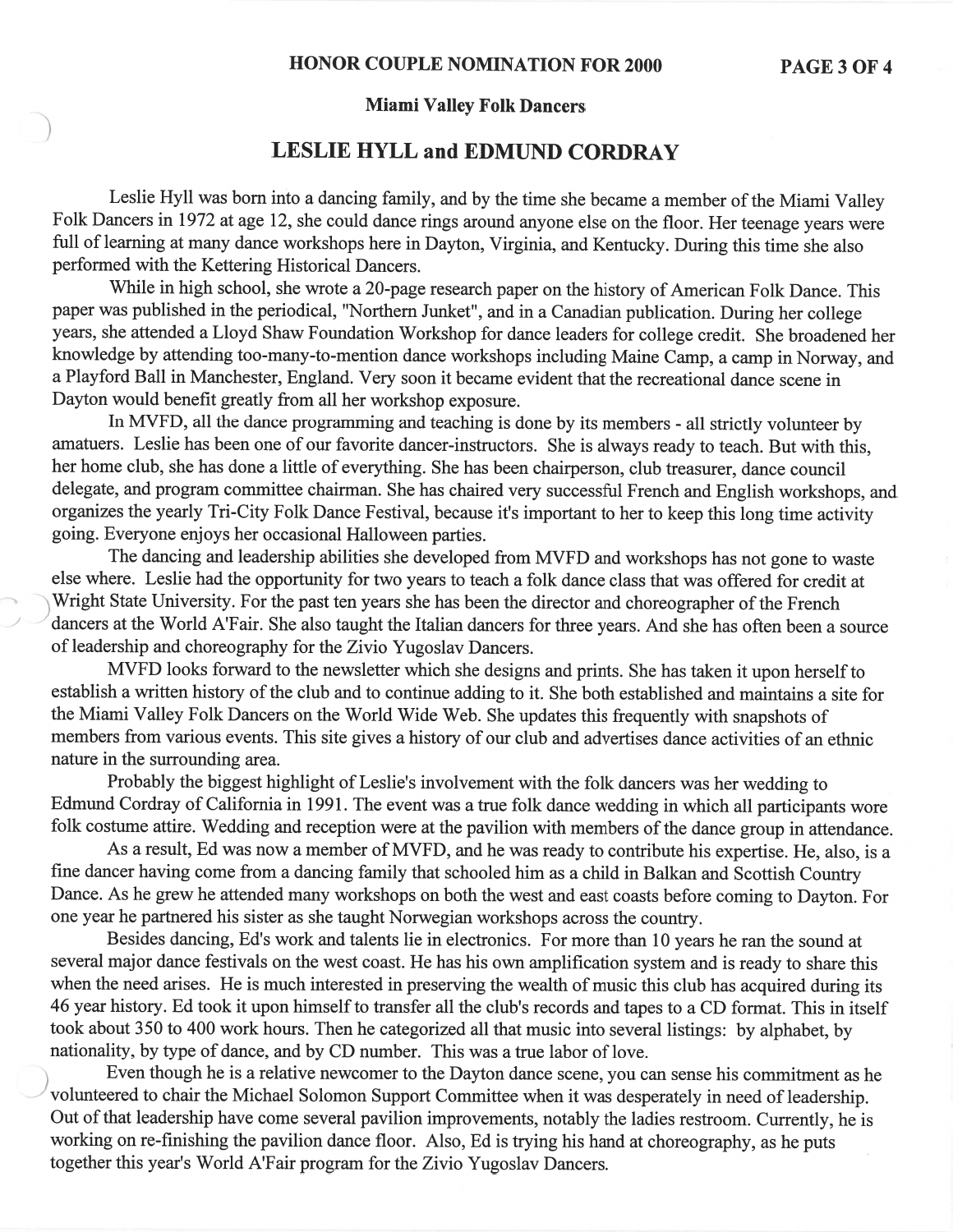#### **HONOR COUPLE NOMINATION FOR 2000 PAGE40F4**

In the greater Dayton community, both Ed and Leslie actively suppor<sup>t</sup> CityFolk, and at the time ofthe ) first National Folk Festival in Dayton, they recruited and organized volunteer workers for this event. They also presented <sup>a</sup> style show of ethnic costumes.

Never has this club had the opportunity to honor members so early on in the vigor of their lives. They have shared so much of themselves already. We are confident there will be more to come. Recreational dance and folk dance in particular will be just fine in the hands of Leslie and Ed and others like them.

)

)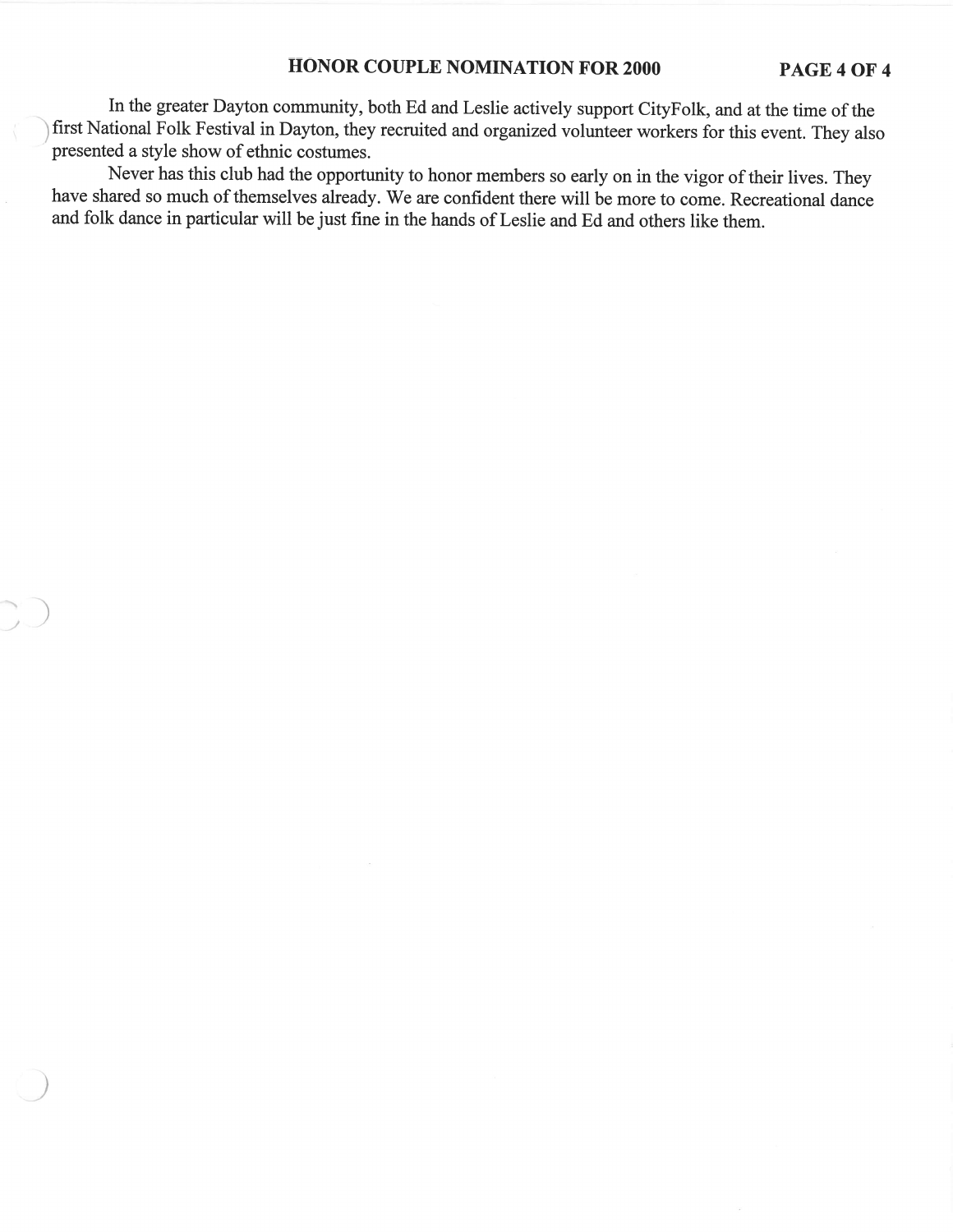#### 2000 HONOR ROLL COUPLE Miami Valley Folk Dancers

)

)

## LESLIE HYLL and EDMUND CORDRAY

Leslie Hyll was born into <sup>a</sup> dancing family, and by the time she became <sup>a</sup> member of the Miami Valley Folk Dancers in 1972 at age 13, she could dance rings around anyone else on the floor. Her teen age years were full of learning at many dance workshops here in Dayton, Virginia, and Kentucky. During this time she also performed with the Kettering Colonial Dancers.

While in high school, she wrote <sup>a</sup> 20-page research paper on the history of American Folk Dance. This paper was published in the periodical, "Northern Junket", and later on in <sup>a</sup> Canadian publication. During her college years, she attended <sup>a</sup> Lloyd Shaw Foundation Workshop for dance leaders for college credit. She broadened her knowledge by attending too-many-to-mention dance workshops including Maine Camp, <sup>a</sup> camp in Norway, and <sup>a</sup> Playford Ball in Manchester, England. Very soon it became evident that the recreational dance scene in Dayton would benefit greatly from all her workshop exposure.

In 1982 she prompted contra at the National Square Dance Convention in Detroit followed by prompting contras at several Ohio State Square Dance Conventions here in Dayton. At one of these, she also taught folk dancing. Leslie had the opportunity for two years to teach <sup>a</sup> folk dance class that was offered for credit at Wright State University. For the pas<sup>t</sup> ten years she has been the teacher and choreographer of the French dancers at the World A'Fair. She also taught the Italian dancers for three years. And she has often been <sup>a</sup> source of instruction and choreography for the Zivio Dancers of the Yugoslav Club.

With the Miami Valley Folk Dancers Leslie is always ready to teach. But with this, her home club, she has done <sup>a</sup> little of everything. She has been chairperson, club treasurer, dance council delegate, and program committee chairman. She has chaired very successful French and English workshops, and organizes the yearly Tri-City workshop, because it's important to her to keep this long time activity going. Everyone enjoys her occasional Halloween parties.

The club looks forward to the quarterly newsletter which she designs and prints. She has taken it upon herself to establish <sup>a</sup> written history of the club and to continue adding to it. She both established and maintains <sup>a</sup> site for the Miami Valley Folk Dancers on the World Wide Web. She updates this frequently with snapshots of members from various events. This site gives <sup>a</sup> history of our club and advertises dance activities of an ethnic nature in the surrounding area.

Probably the biggest highlight of Leslie's involvement with the folk dancers was her wedding to Edmund Cordray of California in 1991. The event was <sup>a</sup> true folk dance wedding in which all participants wore folk costume attire. Wedding and reception were at the pavilion with members of the dance group in attendance.